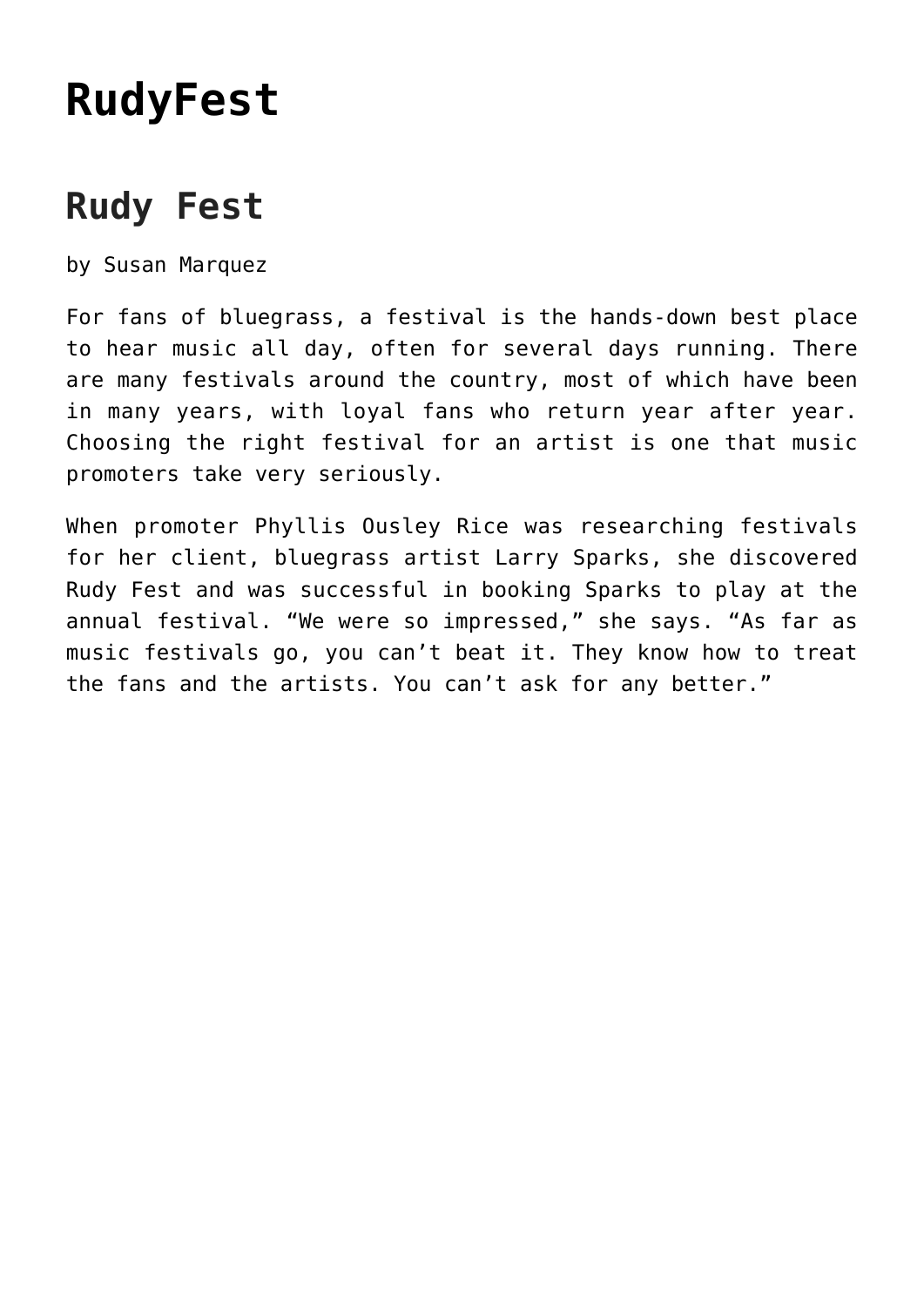

Rudy Fest began twenty years ago when Rudy Burchett committed to raising money to buy uniforms for a local junior football league. He contacted a group of guys that he got together with each Sunday evening to listen to a bluegrass program hosted by "The Bo-Man" on local radio station WSIP out of Paintsville, Kentucky. The group called themselves the Bob Cat Alley Bluegrass Boys. With his love of football and his love of bluegrass music, Rudy decided that a music festival would be the best way to raise money for the uniforms. The Bob Cat Alley Bluegrass Festival was held in May 2000, and despite having to move the festival indoors due to a massive rainstorm, 80 people showed up to hear music by Ernie Thacker and Route 23, Billie Renee and Cumberland Gap, and several local bands.

The next year the festival was moved to the fourth weekend in June and renamed Rudy Fest. Over the years, the festival has grown, with thousands showing up each year to hear their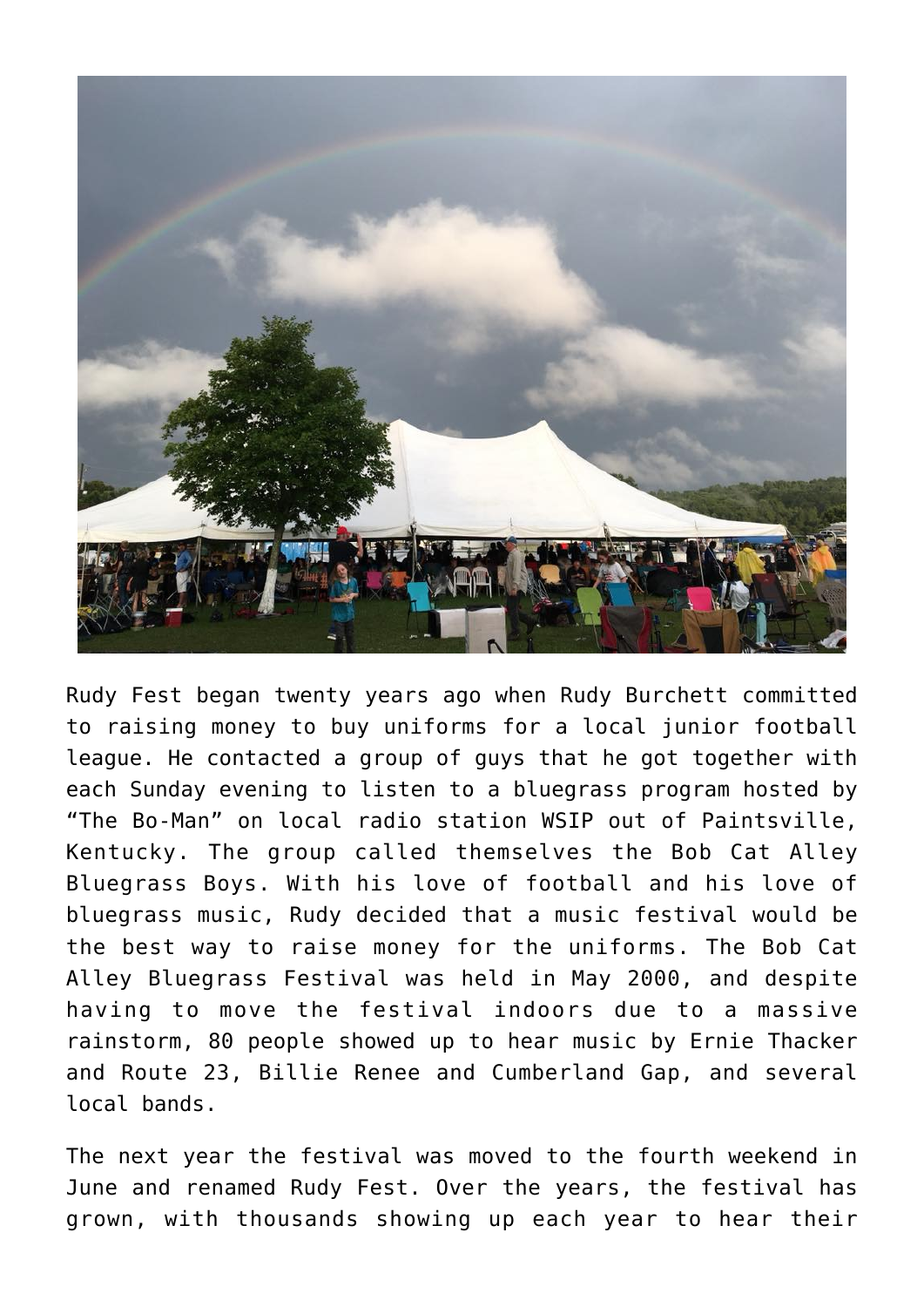favorite bands. Fans have become friends, and the festival has the air of a giant family reunion. Rudy Fest is held on Poppy Mountain in Morehead, Kentucky.

Leroy Walker, who has toured with IIIrd Time Out, joined Rudy Fest three years ago, booking performers for the popular festival. He says the festival was held one county over for several years before moving it to Poppy Mountain.

*"That's just a better location for the festival," he says. For one thing, it's on higher ground. In 2017, massive rains flooded the festival site and several vehicles and campers were flooded. "At least no one died," says Leroy. "Luckily, that didn't affect our attendance for the next couple of years. People just continue to come back!"*

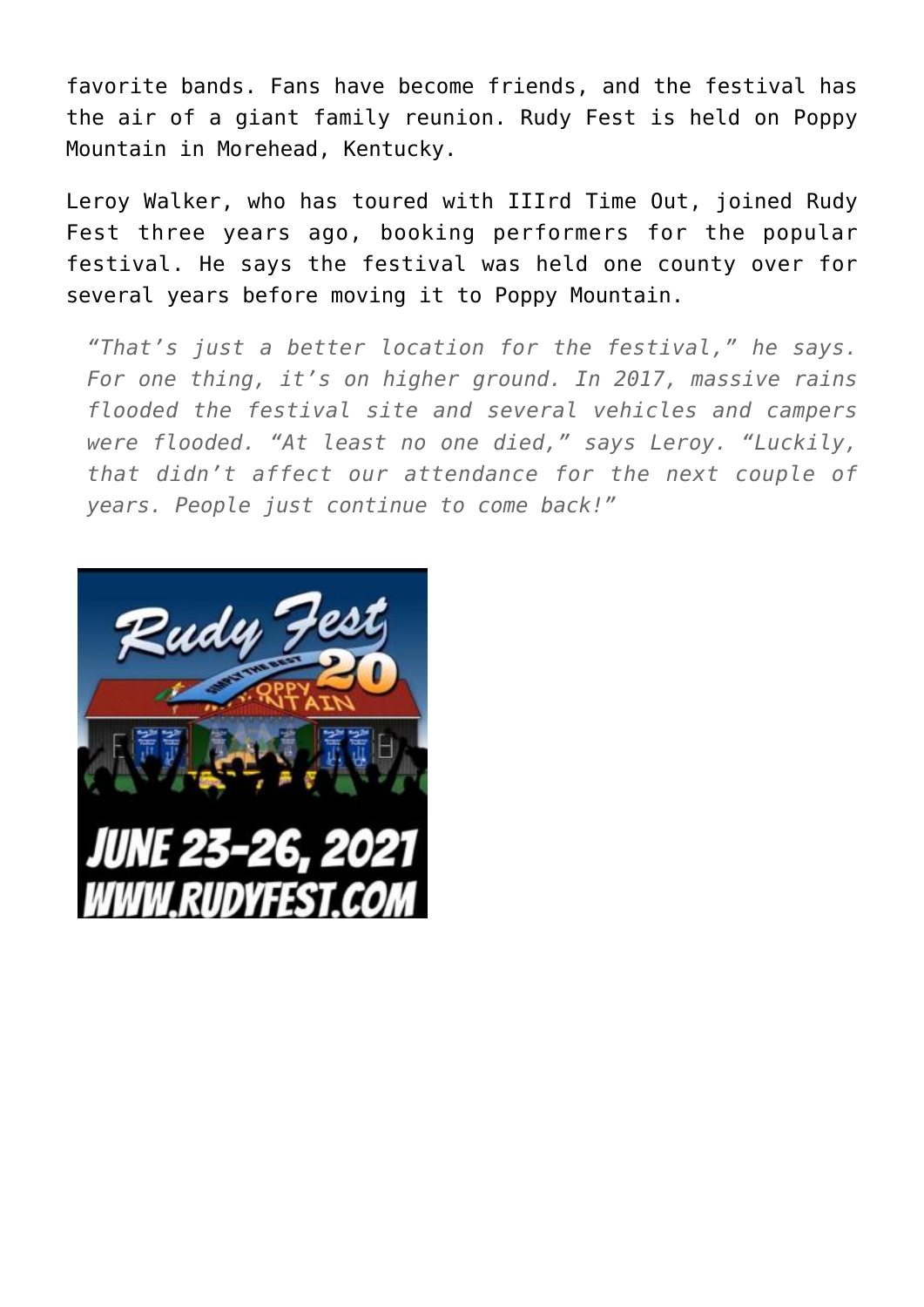**UNPLY THE E** 

Quality talent and excellent fan experience are paramount to the organizers of Rudy Fest. "Our attitude is one of trying to provide the best entertainment for our fans," Leroy says. "We are constantly working to increase our band budget to match the growing crowds." Leroy says the festival has always had strong local support, and now has several national corporate sponsors. "It's reaffirming to get that kind of support because it means we are doing something right."

Over the years, Leroy says he has played at many festivals around the country. "I think it is a pretty repetitive formula," he says. "There are things that just work for any festival, and people do that over and over again. All successful festivals have a strong lineup of talent." Then there are special things that set some festivals apart from the others. "We took some of those ideas and incorporated them into Rudy Fest, as a way to make this festival even better."

*One of those things is feeding the artists. "It's something we made a policy to always do," Leroy says. "We have a huge catering operation with a staff of 250 people, and they do a great job feeding our performers all four days of the festival."*

A portion of the proceeds of the festival still benefits youth